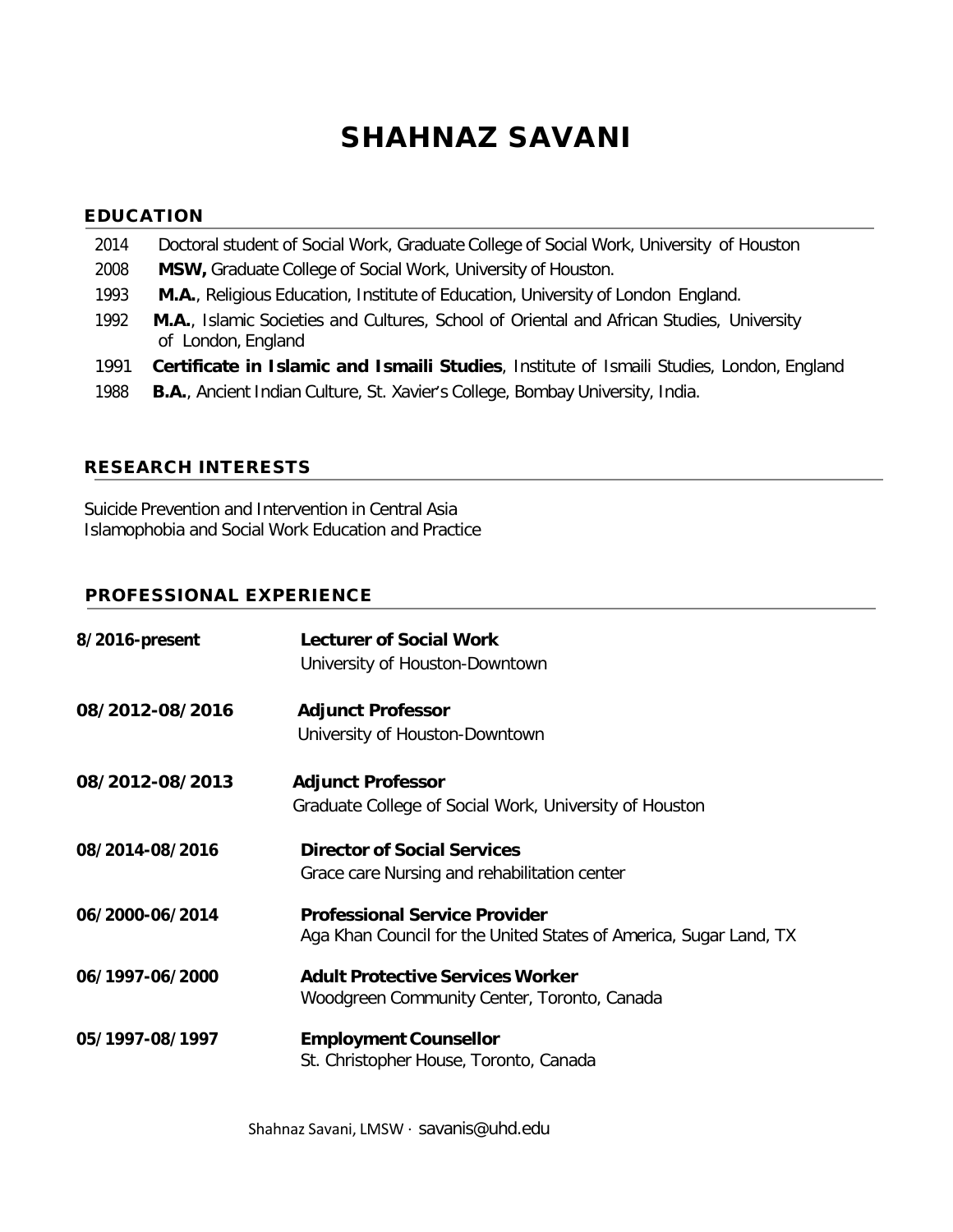# COURSES TAUGHT

Introduction to Social Work and Social Welfare Human Behavior and the Social Environment 2 Urban Practice I Issues in Field Practicum I & II Contextualized Strength based Practice Assessment in Social Work Practice Understanding Suicide

# PUBLICATIONS

Savani, S. (2015) Reframing pastoral counseling: Towards developing a model of pastoral care within Muslim communities In Maynard, E. and Snodgrass J. (Ed.) Understanding Pastoral Counseling. Springer Publishing Company.

Savani, S. & Gearing, R. (2018, under review) Suicide in Central Asia: Prevalence, Risk and Protective factors. Archives of Suicide Research, Routledge.

## PEER-REVIEWED PRESENTATIONS

Savani, S. (2017) The Role of Social Work in the Age of Islamophobia. Presented at the 41<sup>st</sup> Annual NASW/Texas Conference, Galveston Island, Texas.

Savani, S. (2017) The Role of Social Work Education in the Age of Islamophobia. Presented at the 63<sup>rd</sup> Annual Program Meeting of the Council on Social Work Education, Dallas, Texas.

Savani, S., & Gearing, R. E. (January 2018). Suicide in Central Asia: Prevalence Rates, Risk and Protective Factors, and Interventions. Society for Social Work and Research 22nd Annual Conference, Washington, DC.

Savani, S., & Gearing, R. E. (April 2018). *Investigating Suicide in Central Asia: Examining Cultural Risk* and Protective Factors, and Adapting Interventions. The American Association of Suicidology 51st Annual Conference, Washington, DC.

Savani, S., & Lucas, V., (2018). Conversations and Skill Practice in an Online Suicide Prevention and Intervention Course. Social Work Distance Education 4<sup>th</sup> Annual Conference, San Antonio, TX.

Savani, S., & Gearing, R. E. (May 2018). A Systematic Study of Prevalence, Risk and Protective Factors for Suicide in Central Asia: The Implicit Role of Culture. The 2018 International Association for Suicide Prevention (IASP) Asia Pacific Annual Conference, Paihia, New Zealand.